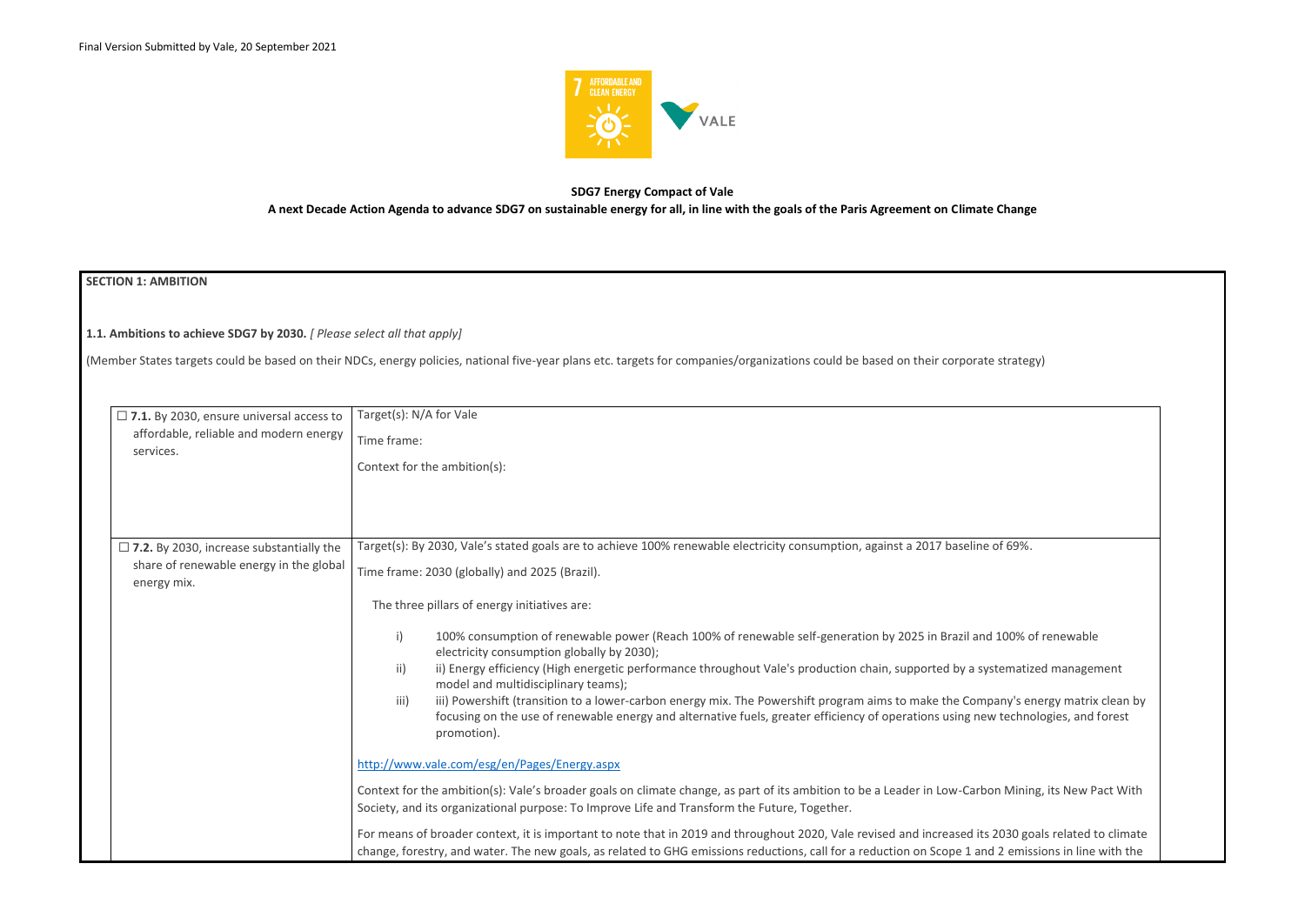|                                                | Paris Agreement (33% by 2030 against a 2017 baseline), net-zero emissions of Scopes 1 and 2 by 2050, and a reduction in Scope 3 emissions of 15%<br>by 2035.                                                                                                                                                                                                                                                                                                                                                                                                                                                                                                                                                                                                                                                                                                                                                                                                                                                                                                                                                                   |
|------------------------------------------------|--------------------------------------------------------------------------------------------------------------------------------------------------------------------------------------------------------------------------------------------------------------------------------------------------------------------------------------------------------------------------------------------------------------------------------------------------------------------------------------------------------------------------------------------------------------------------------------------------------------------------------------------------------------------------------------------------------------------------------------------------------------------------------------------------------------------------------------------------------------------------------------------------------------------------------------------------------------------------------------------------------------------------------------------------------------------------------------------------------------------------------|
|                                                | These increased targets compare to previous targets which were intensity-based targets, at a lower percentage, and only included Scopes 1 and 2. It<br>is important to note that the sum-factor the increased ambition by Vale as expressed through these goals, and enhanced therein by a corporate<br>governance structure set up during that time to ensure the necessary company-wide participation, tracking, and top-leadership direct involvement,<br>all helped to further spur ambitions more directly related to energy consumption. As a result, the goals of scope 2 neutrality by 2025 (Brazil) and<br>2030 (globally) are borne of this process and assessed as an essential component to achieving those broader goals.                                                                                                                                                                                                                                                                                                                                                                                         |
| $\Box$ 7.3. By 2030, double the global rate of | Target(s): Ambition to achieve 2 separate metrics of energy efficiency, as described here below - PowerShift Program and the Energy Efficiency                                                                                                                                                                                                                                                                                                                                                                                                                                                                                                                                                                                                                                                                                                                                                                                                                                                                                                                                                                                 |
| improvement in energy efficiency.              | Program                                                                                                                                                                                                                                                                                                                                                                                                                                                                                                                                                                                                                                                                                                                                                                                                                                                                                                                                                                                                                                                                                                                        |
|                                                | A unique feature of Vale's strategic directive on energy efficiency is that the company tracks this in two distinct programs and related metrics.                                                                                                                                                                                                                                                                                                                                                                                                                                                                                                                                                                                                                                                                                                                                                                                                                                                                                                                                                                              |
|                                                | The first program, called "PowerShift", supports our climate change goals by driving the energy matrix transformation for our mining activities<br>through innovation (scope 1). Its objective is to turn our energy matrix cleaner, focusing on the use of renewable energy, alternative (non-fossil)<br>fuels, greater efficiency in our operations by leveraging new technologies. Highlights within this program include the transition to electric-driven<br>motors for rail and road transport and related mining activities and innovations and scaling in the use of battery storage. It is estimated that the<br>sum-total of activities envisioned by the PowerShift program shall contribute up to 40% of the emissions reductions planned for Vale's 2030 target.                                                                                                                                                                                                                                                                                                                                                  |
|                                                | The second program, referred to as the Energy Efficiency Program, is an internal program aimed at examining our operational routines and driving<br>further energy efficiency through systemic behavioral change, spurring greater self-scrutiny of our processes and pinpointing areas for near-term<br>innovation. This this complementary set of behavior- and process-driven discoveries, we look to achieve greater energy efficient independent of and<br>before the arrival of otherwise new technologies or processes (such as borne from our Powershift program). For the Energy Efficiency Program, Vale<br>envisions an increase of energy efficiency (between 2022 and 2030) of up to 5% compared to the base-year of 2017.                                                                                                                                                                                                                                                                                                                                                                                        |
|                                                | Additional examples (not exhaustive) of innovations underway that shall bring material improvements to Vale's energy efficiency are as follows:                                                                                                                                                                                                                                                                                                                                                                                                                                                                                                                                                                                                                                                                                                                                                                                                                                                                                                                                                                                |
|                                                | Shipping: Vale's highlighted efforts are brought to its business through its Eco Shipping program, a program created to meet the challenge of<br>reducing the company's carbon emissions, in line with the scope discussion within the International Maritime Organization (IMO). Of note, two pilot<br>approaches have already achieved an advanced stage of testing, those being the following: the incorporation of rotary sails; the fitting of air<br>lubrification pods to the vessel hull.                                                                                                                                                                                                                                                                                                                                                                                                                                                                                                                                                                                                                              |
|                                                | Regarding rotary sails: the design involves the placement of rotary sails on ore carriers. The rotary design responds to the wind direction to<br>add forward-propulsion, thereby allowing for reduced fuel consumption. It is estimated that the use of these sails on the company's very<br>large ore carriers will lead to an efficiency gain of 8%, a consequence reduction of up to 3.4 thousand tons of CO2 equivalent per ship per<br>year. The company envisions the utilization of this solution in at least 40% of its fleet, a scenario which would lead to a reduction of<br>approximately 1.5% of the annual transport-related CO2 emissions by the company.<br>Regarding air lubrification of the vessel hull: this involves the incorporation of devices which inject air into pods on the vessel hull, serving to<br>$\bullet$<br>reduce friction between the hull and the water. Conservative estimates point to a fuel reduction of around 5-8%, with a potential overall<br>reduction of 4.4% in annual emissions from Vale's transport of iron ore, through the scaling up of this technological solution. |
|                                                | Additionally, Vale has achieved gains in overall efficiency and related CO2 emissions reduction in its shipping activities through its high-efficiency<br>vessels knows as "Valemax". Also known as green ships, the second generation of Valemax emit 41% less greenhouse gases per ton per mile<br>transported compared to the Capesize fleet.                                                                                                                                                                                                                                                                                                                                                                                                                                                                                                                                                                                                                                                                                                                                                                               |
|                                                |                                                                                                                                                                                                                                                                                                                                                                                                                                                                                                                                                                                                                                                                                                                                                                                                                                                                                                                                                                                                                                                                                                                                |

| n in Scope 3 emissions of 15%                                                                                                                               |  |
|-------------------------------------------------------------------------------------------------------------------------------------------------------------|--|
| only included Scopes 1 and 2. It<br>ced therein by a corporate<br>eadership direct involvement,<br>itrality by 2025 (Brazil) and                            |  |
| and the Energy Efficiency                                                                                                                                   |  |
| ams and related metrics.                                                                                                                                    |  |
| for our mining activities<br>gy, alternative (non-fossil)<br>ransition to electric-driven<br>ge. It is estimated that the<br>lanned for Vale's 2030 target. |  |
| rational routines and driving<br>ointing areas for near-term<br>gy efficient independent of and<br>Energy Efficiency Program, Vale                          |  |
| y efficiency are as follows:                                                                                                                                |  |
| o meet the challenge of<br>ation (IMO). Of note, two pilot<br>y sails; the fitting of air                                                                   |  |
| onds to the wind direction to<br>ails on the company's very<br>O2 equivalent per ship per<br>ead to a reduction of                                          |  |
| s on the vessel hull, serving to<br>8%, with a potential overall<br>ogical solution.                                                                        |  |
| through its high-efficiency<br>gases per ton per mile                                                                                                       |  |
|                                                                                                                                                             |  |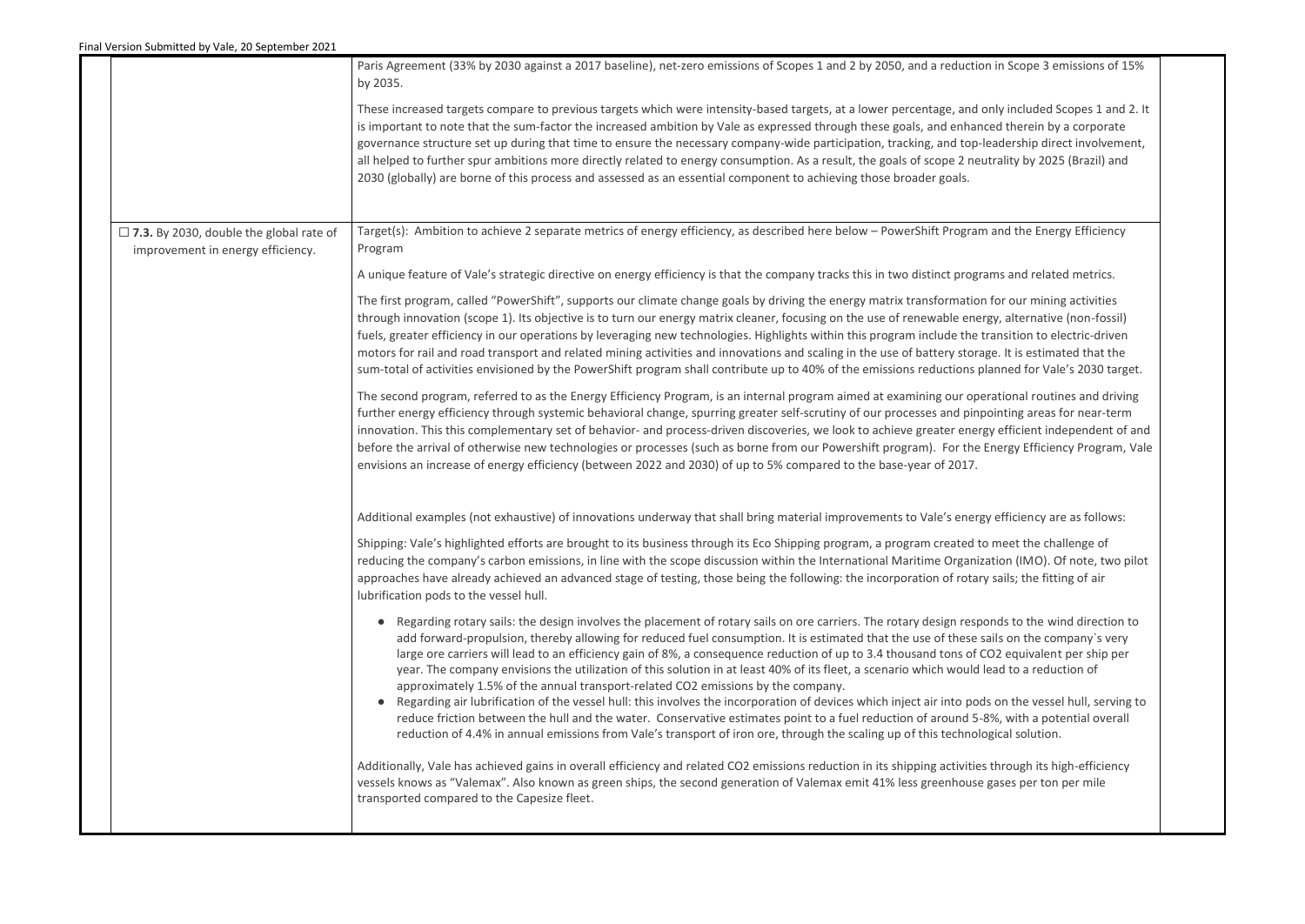|                                                                                                                                                                                                  | Electric Grid Consumption Reduction at Port Operations via BESS (Battery Energy Storage Systems) - Enabling the re-routing of Electricity Capacity<br><b>Back to Public Grid:</b>                                                                                                                                                                                                                                                                                                                                                                                                                                                               |
|--------------------------------------------------------------------------------------------------------------------------------------------------------------------------------------------------|-------------------------------------------------------------------------------------------------------------------------------------------------------------------------------------------------------------------------------------------------------------------------------------------------------------------------------------------------------------------------------------------------------------------------------------------------------------------------------------------------------------------------------------------------------------------------------------------------------------------------------------------------|
|                                                                                                                                                                                                  | • In partnership with Siemens and MicroPower Comerc (MPC), the Battery Energy Storage Systems were designed to reduce the cost of electric<br>energy at the Port Terminal of Guaíba Island (Mangaratiba, Rio de Janeiro). Installed in 2021, the system of battery-storage strengthens our<br>energy management related to our activities at the port and is part of a broader strategy to substitute the use of fossil fuels in our operations.                                                                                                                                                                                                |
|                                                                                                                                                                                                  | • As part of the principal of "peak-energy shaving," the electric demand from the grid is rerouted back to the energy stored in the batteries when<br>the energy tariff is at a premium. The mechanism installed there, produced by Tesla, is utilized in parallel to the public utility electric system,<br>and possesses an electricity potency of 5MW and a storage capacity of 10MWh, an amount sufficient to supply 45 thousand residents for up<br>to one hour.                                                                                                                                                                           |
|                                                                                                                                                                                                  | • As a main result: through this potential to reroute grid energy back to the grid, by harnessing the battery-stored energy, we can achieve a<br>reduction from 10.5 MW down to only 5 MW to be drawn from the established contract for electricity usage with the utility, thereby freeing<br>up that difference, previously consumed by Vale, to be made available to local, non-Vale consumers.                                                                                                                                                                                                                                              |
|                                                                                                                                                                                                  | • An important additional feature of the BESS activities being carried out is the potential in the future for battery storage to act as a catalyst for<br>the scaling up and feasible application of renewable energy, particularly as derived from Hydrogen. It is envisioned that this process may evolve<br>in time to enable this transformation.                                                                                                                                                                                                                                                                                           |
|                                                                                                                                                                                                  | Time frame: 2030                                                                                                                                                                                                                                                                                                                                                                                                                                                                                                                                                                                                                                |
|                                                                                                                                                                                                  | Context for the ambition(s): Vale's broader goals on climate change, as part of its ambition to be a Leader in Low-Carbon Mining, its New Pact With<br>Society, and its organizational purpose: To Improve Life and Transform the Future, Together.                                                                                                                                                                                                                                                                                                                                                                                             |
| $\Box$ 7.a. By 2030, enhance international                                                                                                                                                       | Target(s):                                                                                                                                                                                                                                                                                                                                                                                                                                                                                                                                                                                                                                      |
| cooperation to facilitate access to clean<br>energy research and technology,<br>including renewable energy, energy<br>efficiency and advanced and cleaner<br>fossil-fuel technology, and promote | Vale is a founding patron and leading partner of the "Charge On Innovation Challenge". This initiative brings together some of the world's largest<br>mining companies, BHP, Rio Tinto, and Vale, and together with Austmine (leading non-profit for the Australian Mining Equipment, Technology, and<br>Services Sector). A driving purpose of the Challenge is to encourage innovative technology development to support the mining industry's<br>decarbonization efforts.                                                                                                                                                                    |
| investment in energy infrastructure                                                                                                                                                              | https://chargeoninnovation.com                                                                                                                                                                                                                                                                                                                                                                                                                                                                                                                                                                                                                  |
| and clean energy technology.                                                                                                                                                                     | Vale is also a leading member of the ICSV – the Innovation for Cleaner and Safer Vehicles, and initiative spearheaded by the ICMM – the<br>International Council on Mining and Metals, of which Vale is a member. ICMM's Innovation for Cleaner, Safer Vehicles (ICSV) brings together 28 of<br>the world's leading mining and metals companies with the largest original equipment manufacturers (OEMs), in a non-competitive space, to<br>accelerate the development of a new generation of mining vehicles and improve existing ones. This is a CEO-led initiative, with participants working<br>towards the achievement of three ambitions: |
|                                                                                                                                                                                                  | Introduce greenhouse gas emission-free surface mining vehicles by 2040.<br>Minimize the operational impact of diesel exhaust by 2025.<br>Make vehicle collision avoidance technology available to mining companies by 2025.                                                                                                                                                                                                                                                                                                                                                                                                                     |
|                                                                                                                                                                                                  | https://www.icmm.com/en-gb/innovation/cleaner-safer-vehicles                                                                                                                                                                                                                                                                                                                                                                                                                                                                                                                                                                                    |
|                                                                                                                                                                                                  | In Canada, Vale collaborates with a series of consortia, such as the Canada Mining Innovation Council (CMIC), the Global Mining Guidelines Group<br>(GMG) and the Mining Innovation, Rehabilitation, and Applied Research Corporation (MIRARCO), that allow us to contribute to new standards and<br>guidelines for the sector and at the same time accelerate the development of technologies for the energy transition through partnerships with OEMs<br>and our peers who face similar challenges.                                                                                                                                           |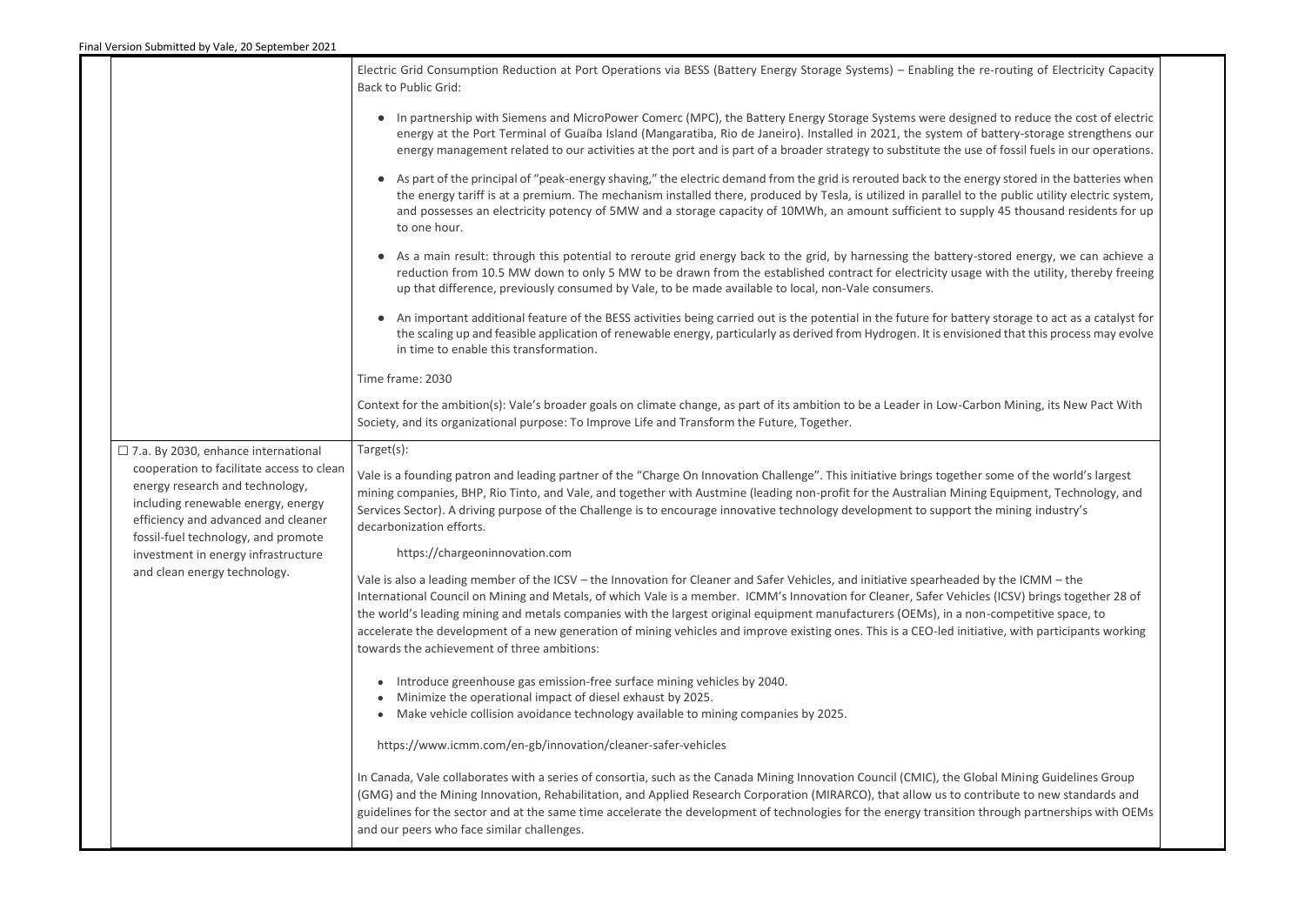|                                                                                                                                                                                     | Time frame: open-ended where not fixed by certain goals of specific initiatives (such as ICSV, see above)<br>Context for the ambition(s): Vale's broader goals on climate change, as part of its ambition to be a Leader in Low-Carb<br>Society, and its organizational purpose: To Improve Life and Transform the Future, Together. |
|-------------------------------------------------------------------------------------------------------------------------------------------------------------------------------------|--------------------------------------------------------------------------------------------------------------------------------------------------------------------------------------------------------------------------------------------------------------------------------------------------------------------------------------|
| $\Box$ 7.b. By 2030, expand infrastructure and<br>upgrade technology for supplying<br>modern and sustainable energy                                                                 | Target(s): N/A for Vale                                                                                                                                                                                                                                                                                                              |
| services for all in developing countries,                                                                                                                                           | Time frame:                                                                                                                                                                                                                                                                                                                          |
| in particular least developed countries,<br>small island developing States, and<br>land-locked developing countries, in<br>accordance with their respective<br>programs of support. | Context for the ambition(s):                                                                                                                                                                                                                                                                                                         |
|                                                                                                                                                                                     |                                                                                                                                                                                                                                                                                                                                      |

Target(s): Vale's ambitions, as part of its organizational purpose, include being a Leader in Low-Carbon Mining. This takes into account goals such as the reduction by 15% of net Scope 3 emissions by 2035, the reduction of absolute Scope 1 and 2 emissions by 33% by 2030, the achievement of carbon neutrality by 2050 for Scopes 1 and 2, in line with the Paris Agreement. Regarding coal, Vale is committed to drawing down this product from its portfolio and is currently in the process of evaluation to ensure a safe, responsible exit from its coal assets.

# **1.2. Other ambitions in support of SDG7 by 2030 and net-zero emissions by 2050.** *[Please describe below e.g., coal phase out or reforming fossil fuel subsidies etc.]*

Time frame: 2035, 2050. Regarding Scope 3 targets, with current timeframe of 2035, Vale endeavors to review its Scope 3 targets every five years.

Context for the ambition(s): Vale's broader goals on climate change, as part of its ambition to be a Leader in Low-Carbon Mining, its New Pact With Society, and its organizational purpose: To Improve Life and Transform the Future, Together.

oon Mining, its New Pact With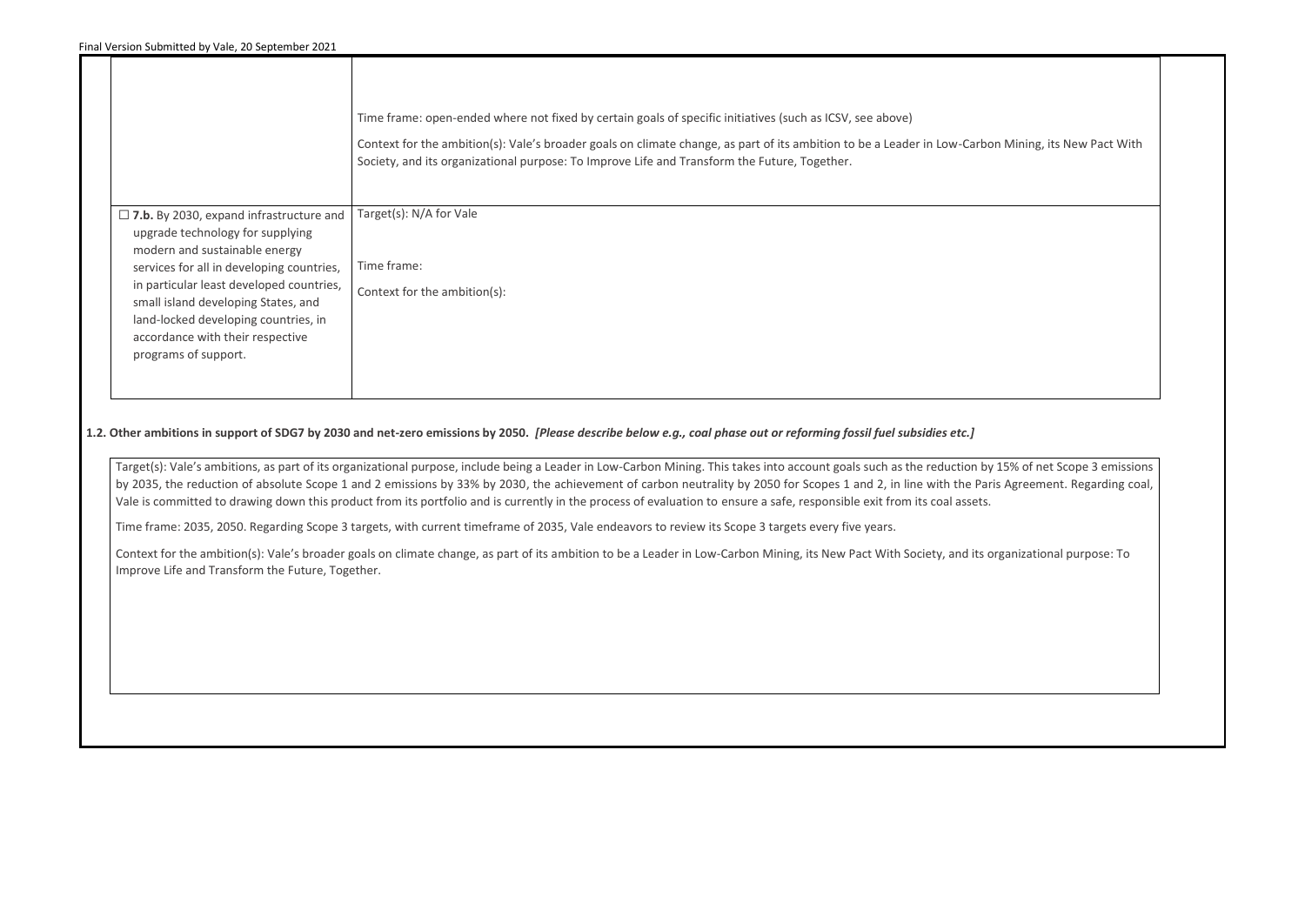# **SECTION 2: ACTIONS TO ACHIEVE THE AMBITION**

2.1. Please add at least one key action for each of the elaborated ambition(s) from section 1. *[Please add rows as needed].*

*2025 (Brazil) and 2030 (Globally)* For Powershift and EcoShipping, energy reduction achievements I serve the broader targets of oe 1 and 2 reductions by 2030 net-zero by 2050. the Energy Efficiency Program, target is set for 2030. For the ICSV, the goals take into bunt targets of 2025 and 2040, ectively.

| For 7.2: Reach 100% of renewable self-generation, for Brazil, by 2025                                                                                                                                                                                                                                                                                                                                                                                                                                 | 2025                                    |
|-------------------------------------------------------------------------------------------------------------------------------------------------------------------------------------------------------------------------------------------------------------------------------------------------------------------------------------------------------------------------------------------------------------------------------------------------------------------------------------------------------|-----------------------------------------|
| As an important contribution to this goal, Vale announced the Sol do Cerrado Solar Power Generation Project in the municipality of Jaíba (Minas Gerais<br>state) in Brazil in December 2020. With an installed capacity of 766 peak megawatts and scheduled to come on stream in the fourth quarter of 2022, the<br>project will produce approximately 193 average megawatts (MWavg) of energy per year for Vale's operations. The solar project will be one of the largest<br>ones in Latin America. |                                         |
| Vale also has an option to purchase 60% or 100% of the shares of the Folha Larga Sul wind project in Campo Formoso (Bahia State). It has an installed<br>capacity of 151.2 MW and is already in operation, with 60% of its production destined for Vale or its subsidiaries by 2023.                                                                                                                                                                                                                  |                                         |
|                                                                                                                                                                                                                                                                                                                                                                                                                                                                                                       |                                         |
| Description of action (please specify for which ambition from Section 1)                                                                                                                                                                                                                                                                                                                                                                                                                              |                                         |
| For 7.3:                                                                                                                                                                                                                                                                                                                                                                                                                                                                                              | 7.3:<br>the $\epsilon$<br>shall<br>Scop |
| Powershift                                                                                                                                                                                                                                                                                                                                                                                                                                                                                            | and i                                   |
| <b>Energy Efficiency Program</b>                                                                                                                                                                                                                                                                                                                                                                                                                                                                      |                                         |
| EcoShipping                                                                                                                                                                                                                                                                                                                                                                                                                                                                                           | For t<br>the t                          |
| For 7.a: The ICSV takes into account the following goals:                                                                                                                                                                                                                                                                                                                                                                                                                                             | 7.a:1                                   |
| Introduce greenhouse gas emission-free surface mining vehicles by 2040.<br>Minimize the operational impact of diesel exhaust by 2025.<br>Make vehicle collision avoidance technology available to mining companies by 2025.                                                                                                                                                                                                                                                                           | acco<br>resp                            |
| For 7.a: The ChargeOn Innovation Initiative takes into account the following actions:                                                                                                                                                                                                                                                                                                                                                                                                                 |                                         |
| The Charge On Innovation Challenge asks Vendors to present interoperable solutions that can safely deliver electricity to large battery-electric off-<br>road haul trucks in a way that maintains or improves current productivity levels.                                                                                                                                                                                                                                                            |                                         |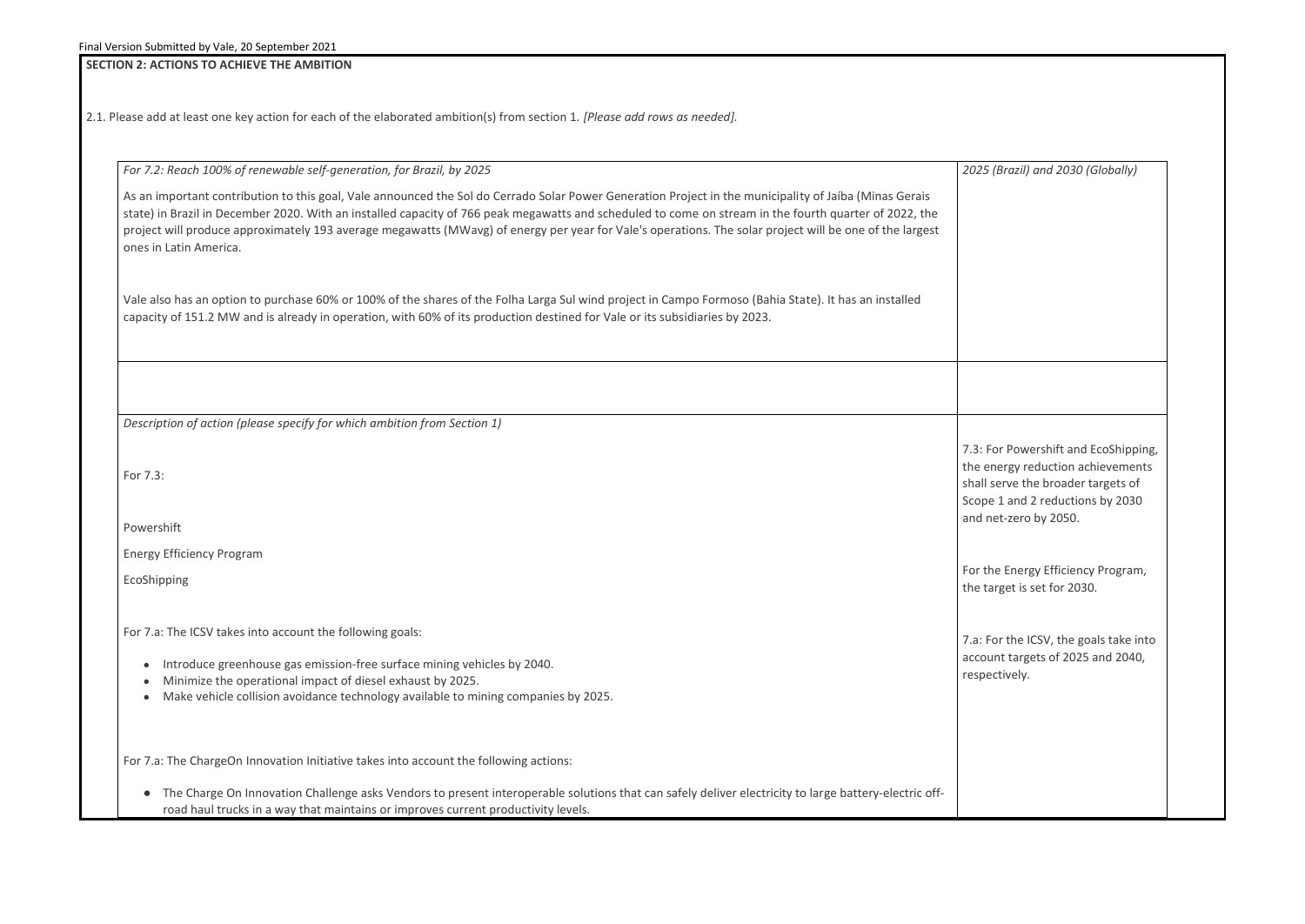● Specifically, the engagement platform is focused on scaling mechanisms capable of delivering in the order of 400kWh of electricity to each truck within a haul cycle (e.g. load, travel, dump, return, queue). The delivered electricity is to charge a battery, and if applicable directly propel the truck.

For 1.2: Vale continues to seek a responsible divestment of its coal assets.

● By means of example: Vale Press Release, Rio de Janeiro, June 8 th, 2021 - Vale S.A. ("Vale" or "Company") informs that the concessionaires of Nacala Logistics Corridor ("NLC"), located in Mozambique and Malawi, sent today an irrevocable notice to the financing banks of the Nacala Corridor Project Finance confirming their intention to prepay the outstanding balance of approximately US\$ 2.5 billion, which will be settled on June 22nd, 2021 with funds provided by the Company. With the settlement of the Project Finance, all conditions precedent for the completion of the transaction for the acquisition of Mitsui's stakes in the Moatize coal mine ("Moatize mine") and the NLC are fulfilled, which is expected to occur following the prepayment of the Project Finance. After the closing, Vale will consolidate the Moatize mine and the NLC in its financial statements. Accordingly, the EBITDA will no longer be burdened with costs related to debt service, investment in maintenance of operations (which will be executed directly by Vale as sustaining capital) and others, financed by NLC's tariff, and that already discounting the interest received by Vale, impacted the 2020's EBITDA by approximately US\$ 300 million. **With the simplification of the governance and management of the assets, Vale continues the process of a responsible divestment of its participation in the coal business, based on the preservation of operational continuity of Moatize mine and NLC.**

○ **http://www.vale.com/EN/investors/information-market/Press-Releases/ReleaseDocuments/0608%20Notice%20PF\_i.pdf**

*Description of action (please specify for which ambition from Section 1)* **Start and data and data and data and data and data and data and data and data and data and data and data and data and data and data and data and d** 

#### **SECTION 3: OUTCOMES**

3.1*.* Please add at least one measurable and time-based outcome for **each** of the actions from section 2. *[Please add rows as needed].*

| 7.2: Repeating from the above, the measurable and time-based indicators for energy consumption are detailed by Vale in its goals to<br>achieve full renewable-based energy consumption in Brazil by 2025, and globally by 2030. | 7.2.: 2025, 2030 |
|---------------------------------------------------------------------------------------------------------------------------------------------------------------------------------------------------------------------------------|------------------|
| Powershift - up to 40% of Vale's overall emissions reduction goals by 2030                                                                                                                                                      |                  |
| Energy Efficiency Program - up to 5% increase in energy efficiency indicator (between 2022-2030).                                                                                                                               | 7.a.: 2025, 2040 |
| 7.a.: The ICSV takes into account the following time-bound goals:                                                                                                                                                               |                  |
| Introduce greenhouse gas emission-free surface mining vehicles by 2040.<br>Minimize the operational impact of diesel exhaust by 2025.<br>Make vehicle collision avoidance technology available to mining companies by 2025.     |                  |

| t and end date |  |
|----------------|--|
|                |  |
|                |  |
|                |  |
|                |  |
|                |  |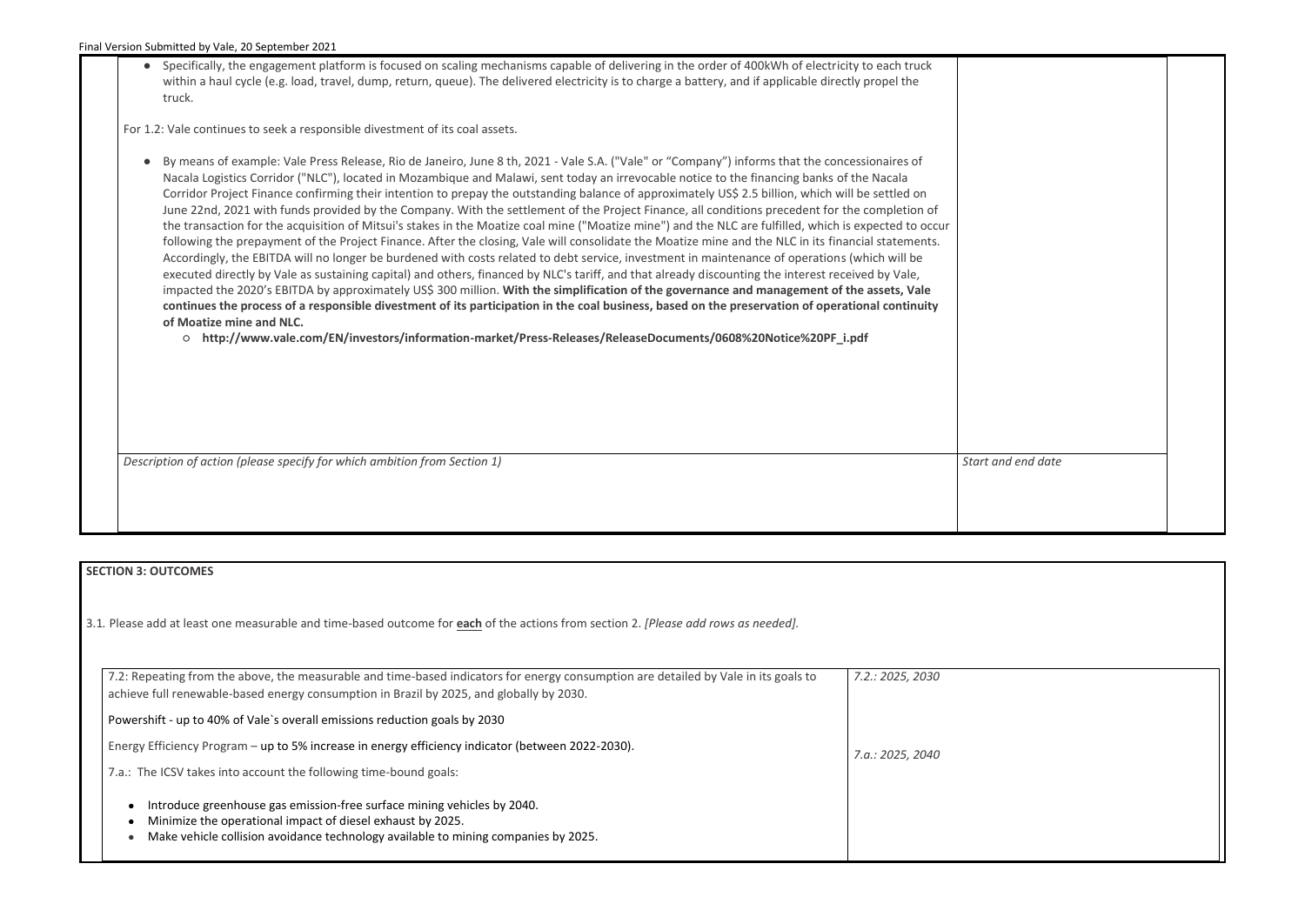#### **SECTION 4: REQUIRED RESOURCES AND SUPPORT**

4.1. Please specify required finance and investments for **each** of the actions in section 2.

N/A.

4.2. [For countries only] In case support is required for the actions in section 2, please select from below and describe the required support and specify for which action.

*[Examples of support for Member States could include: Access to low-cost affordable debt through strategic de-risking instruments, capacity building in data collection; development of integrated energy plans and energy transition pathways; technical assistance, etc.]*

| $\Box$ Financing    | Description |
|---------------------|-------------|
|                     |             |
| $\Box$ In-Kind      | Description |
| contribution        |             |
|                     |             |
| □ Technical Support | Description |
|                     |             |
|                     |             |
| □ Other/Please      | Description |
| specify             |             |
|                     |             |

At current stage, from a jurisdictional standpoint, Vale's energy-related goals consider all countries in which Vale has operations wherein the company maintains full or at least majority control of activities. As such, this takes into account Brazil, Canada, Oman, Malaysia, Japan, UK, Paraguay, Mozambique. Additionally, through its partnerships such as the Charge On Innovation Challenge, and the ICSV, the reach of countries that may be positively impacted by activities to which the company is actively engaging is broader and would include other key jurisdictions particularly in Asia, Europe, North America.

## **SECTION 5: IMPACT**

5.1. Countries planned for implementation including number of people potentially impacted.

5.2. Alignment with the 2030 Agenda for Sustainable Development – Please describe how **each** of the actions from section 2 impact advancing the SDGs by 2030.

*[up to 500 words, please upload supporting strategy documents as needed]* 

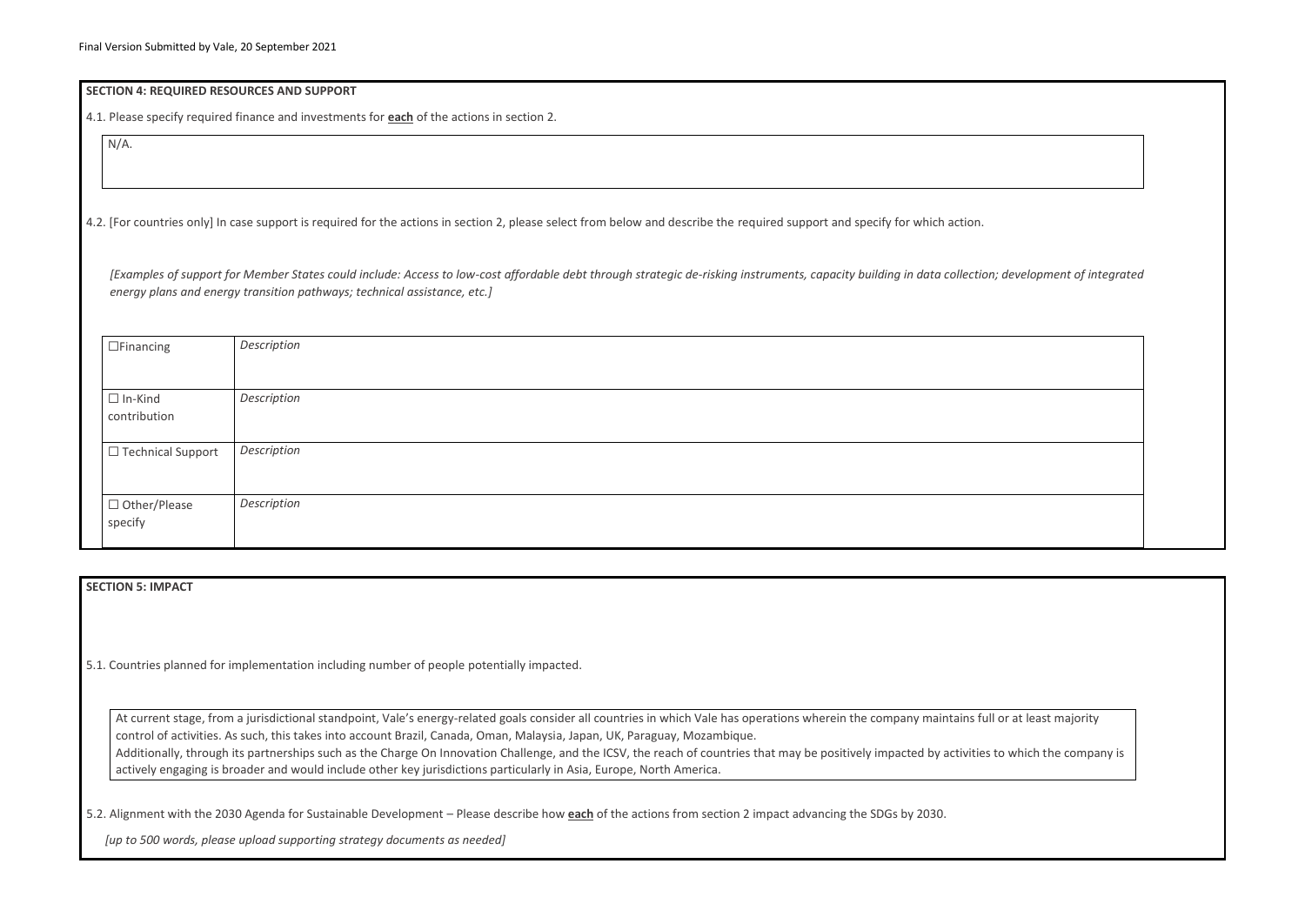For renewable energy and energy efficiency, such as detailed in sections 1 and 2 above, our activities align with the SDGs, in particular relating to SDGs 7 and 13, through the targets set forth which are time-bound and measurable. Additionally, through the efforts in collaboration on technological solutions, in conjunction with a diverse range of stakeholder partnerships, we harness elements of SDG 17 (partnerships) towards these endeavors. We also understand that through activities underway and through the broader company purpose: underpinned in part by Vale's strategic pillar "New Pact With Society" which itself encompasses our climate change strategy" – a range of SDGs such as 9, 12, 15 are also addressed in varying degrees.

Further highlights are provided as follows:

- As large part of GHG emissions is linked to the consumption of energy during the operations process. Vale's initiatives to reduce GHG emissions will increase substantially the share of renewable energy in the company's energy mix by prioritizing energy efficiency and a switch to renewable energy, increasing the role of bioenergy as a transition fuel for operations, and for the longer term, counting on both electrification and innovative processes replacement.
- Vale will induce its value chain on the same direction through the development of new products, nature-based solutions, partnership and engagement with clients and suppliers. One example of this is Vale's involvement in the CDP (Carbon Disclosure Project), and a subset initiative to engage suppliers, to which Vale committed to partake as of 2020. Through this work, Vale will evaluate the responses from 274 suppliers (those classified as critical in terms of GHG emissions, from a base of over 500 suppliers, as they account for nearly 30% of the company`s global spend).

5.3. Alignment with Paris Agreement and net-zero by 2050 - Please describe how **each** of the actions from section 2 align with the Paris Agreement and national NDCs (if applicable) and support the net-zero emissions by 2050.

*[up to 500 words, please upload supporting strategy documents as needed]* 

Vale's first pillar of climate action is related to minimizing our operational emissions. Initiatives from section 2 support our target of reducing scope 1 and 2 emissions in 33% by 2030, aligned with the Paris Agreement goal of limiting global average temperature rise to well-below 2 degrees Celsius.

This is stated in the UN's Emission Gap Report as follows: "global GHG emissions in 2030 need to be approximately 25 percent and 55 percent lower than in 2017 to put the world on a leastcost pathway to limiting global warming to 2°C and 1.5°C respectively."

One important component to deliver that reduction is achieving 100% renewable electricity in our operations. We will do that in Brazil within only 4 years, by 2025, and globally, by 2030.

## **SECTION 6: MONITORING AND REPORTING**

6.1. Please describe how you intend to track the progress of the proposed outcomes in section 3. Please also describe if you intend to use other existing reporting frameworks to track progress on the proposed outcomes.

In relation to the targets of strengthening resilience and adaptive capacity to climate-related hazards and natural disasters, Vale follows the guidance from the Task Force on Climate-Related Financial Disclosures (TCFD), through which it runs an internal process which evaluates the potential impacts of climate change on its operational areas and adjacent areas. With this initiative, we aim to reinforce climate transparency and governance in our supply chain.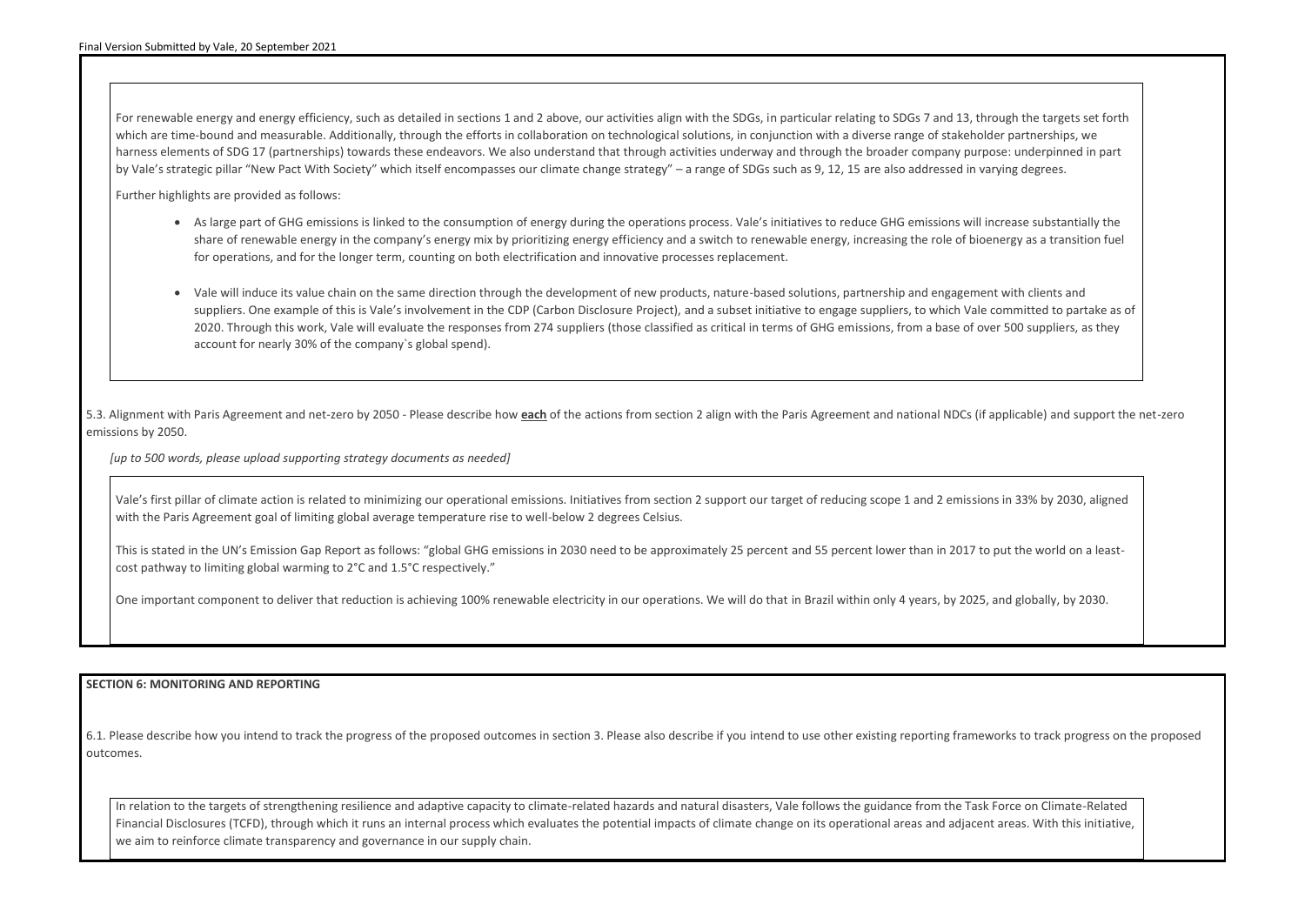In relation to targets of integrating climate change measures into national policies, strategies, and planning, as previously stated Vale has instated a series of gover of which are as follows:

● Vale's path – and the relationship between its Board of Directors and its Executive Board regarding climate change – is guided by recommendations from Related Financial Disclosures (TCFD). This includes essential activities, such as climate-related scenario analysis, and a systematic review of our adherence on Governance, Strategy, Risk Management, and Metrics.

There are other very relevant highlights that help us strengthen our climate governance.

- Low Carbon Forum, a group led by me, and composed of our Executive Directors. It aims to track the implementation of our commitments, including the As a multidisciplinary process, it relies on the participation from diverse skillsets and expertise within the company. In that way, it helps us to deliver knowledge on climate change, while reinforcing how essential our climate commitments are to our broader purpose.
- Executive Officer for Sustainability. The path of transformation for Vale recently reached a new milestone with the creation, under the guidance of o Executive Office exclusively focused on Sustainability. The recognition of Sustainability as a strategic driver for the company's value proposition is an exa on these fronts.
- **Executive compensation linked to our ESG agenda**. Today, 60% of Vale's short-term compensation scorecard is linked to our ESG agenda, consideri people, risks, health & safety, and 5% specifically on climate-related KPIs such as emissions reduction and renewable energy. On long-term compensatio energy, forests, water, ESG gaps, health and safety).
- Independent Sustainability Committee. Within Vale's board, we rely on a select committee of members tasked with a focus on sustainability iss corresponds with leaders from Vale's executive team, to routinely discuss and guide Vale's sustainability agenda.
- **Active listening**. We are expanding our external awareness and listening capability with a Sounding Panel composed of senior external ESG specialists with and backgrounds.

- *I.2. Does the Energy Compact increase the geographical and/or sectoral coverage of SDG7 related efforts?* ⊠Yes □No
- 1.3. Does the Energy Compact consider inclusion of key priority issues towards achieving SDG7 by 2030 and the net-zero emission goal of the Paris Agreement by 2050 as defied by latest global analysis and *data including the outcome of the Technical Working Groups?* ☒Yes ☐No

## **SECTION 7: GUIDING PRINCIPLES CHECK LIST**

Please use the checklist below to validate that the proposed Energy Compact is aligned with the guiding principles.

- **I. Stepping up ambition and accelerating action** Increase contribution of and accelerate the implementation of the SDG7 targets in support of the 2030 Agenda for Sustainable Development for Paris Agreement
	- I. 1. Does the Energy Compact strengthen and/or add a target, commitment, policy, action related to SDG7 and its linkages to the other SDGs that results in a higher cumulative impact compared to existing *frameworks?*

#### ☒Yes ☐No

**II. Alignment with the 2030 agenda on Sustainable Development Goals** – Ensure coherence and alignment with SDG implementation plans and strategies by 2030 as well as national development plans and priorities.

*II.1. Has the Energy Compact considered enabling actions of SDG7 to reach the other sustainable development goals by 2030?* ⊠Yes □No

*II.2. Does the Energy Compact align with national, sectoral, and/or sub-national sustainable development strategies/plans, including SDG implementation plans/roadmaps?* ☒Yes ☐No

*II.3. Has the Energy Compact considered a timeframe in line with the Decade of Action?* ⊠Yes □No

| nance measures, highlights                                     |  |
|----------------------------------------------------------------|--|
| n the Task Force for Climate-<br>ce to TCFD guidelines overall |  |
|                                                                |  |
| deployment of pilot projects.                                  |  |
| on our goals through shared                                    |  |
| our Board of Directors, of an<br>mple of the priority we place |  |
| ng social issues, low carbon,<br>n, 20% is linked to ESG (GHG, |  |
| ues. This board-level group                                    |  |
| h a diverse range of expertise                                 |  |
|                                                                |  |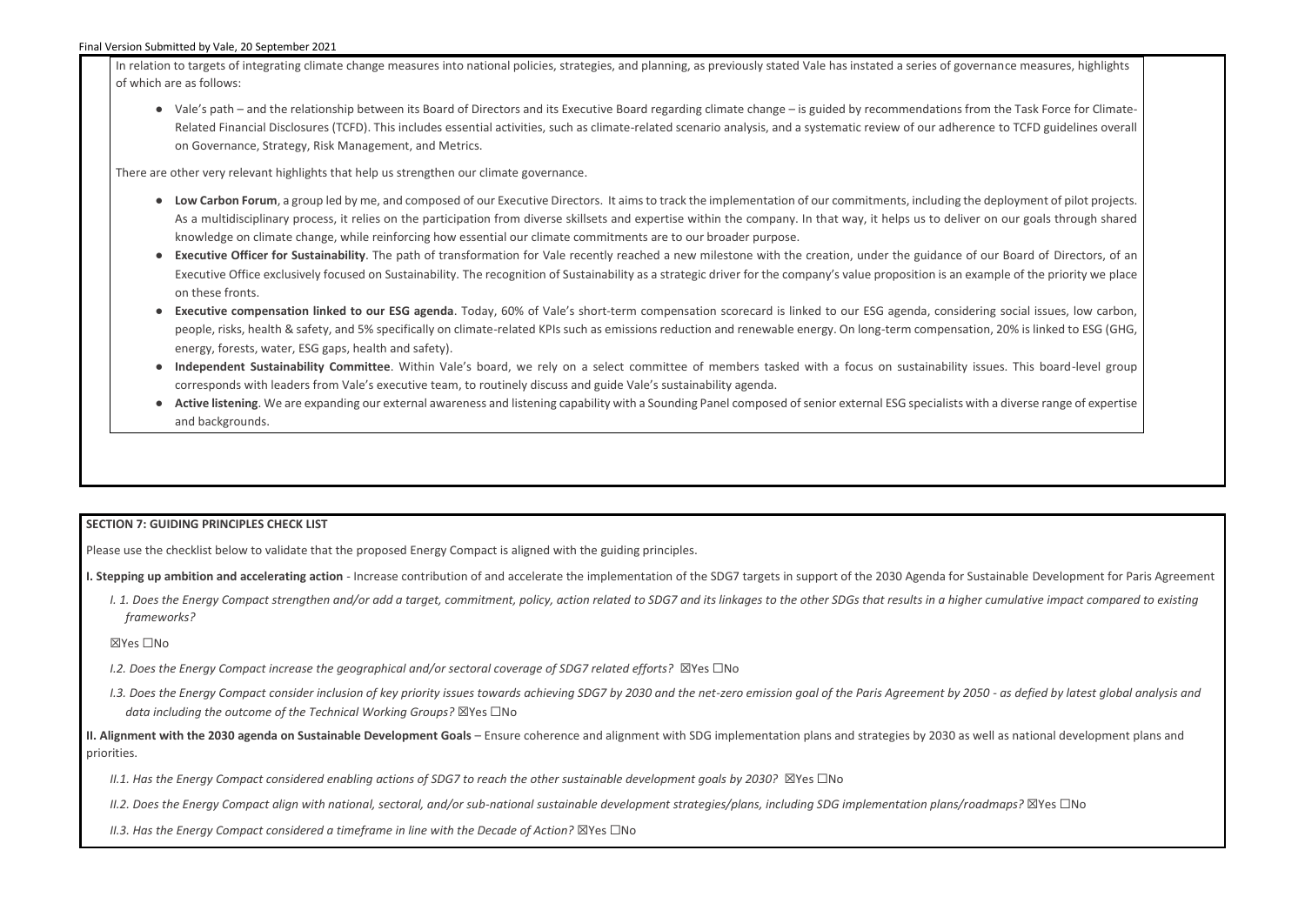**III. Alignment with Paris Agreement and net-zero by 2050** - Ensure coherence and alignment with the Nationally Determined Contributions, long term net zero emission strategies.

*III.1. Has the Energy Compact considered a timeframe in line with the net-zero goal of the Paris Agreement by 2050?* ⊠Yes □No

*III.2. Has the Energy Compact considered energy-related targets and information in the updated/enhanced NDCs?* ⊠Yes □No

*III.3. Has the Energy Compact considered alignment with reaching the net-zero emissions goal set by many countries by 2050?* ⊠Yes □No

**IV. Leaving no one behind, strengthening inclusion, interlinkages, and synergies** - Enabling the achievement of SDGs and just transition by reflecting interlinkages with other SDGs.

*IV.1. Does the Energy Compact include socio-economic impacts of measures being considered?* ⊠Yes □No

*IV.2. Does the Energy Compact identify steps towards an inclusive, just energy transition?* ⊠Yes □No

*IV.3. Does the Energy Compact consider measures that address the needs of the most vulnerable groups (e.g. those impacted the most by energy transitions, lack of energy access)?* ⊠Yes □No

**V. Feasibility and Robustness -** Commitments and measures are technically sound, feasible, and verifiable based a set of objectives with specific performance indicators, baselines, targets and data sources as needed.

V.1. Is the information included in the Energy Compact based on updated quality data and sectoral assessments, with clear and transparent methodologies related to the proposed measures? ⊠Yes □No

*V.2. Has the Energy Compact considered inclusion of a set of SMART (specific, measurable, achievable, resource-based and time based) objectives?* ⊠Yes □No

V.3. Has the Energy Compact considered issues related to means of implementation to ensure feasibility of measures proposed (e.g. cost and financing strategy, technical assistant needs and partnerships, *policy and regulatory gaps, data and technology)?* ⊠Yes □No

#### **SECTION 8: ENERGY COMPACT GENERAL INFORMATION**

8.1. Title/name of the Energy Compact

Vale Energy Transition and Climate Change Strategy

8.2. Lead entity name (for joint Energy Compacts please list all parties and include, in parenthesis, its entity type, using entity type from below)

Vale

8.3. Lead entity type

☐ Government ☐ Local/Regional Government ☐ Multilateral body /Intergovernmental Organization

| governmental Organization |  |
|---------------------------|--|